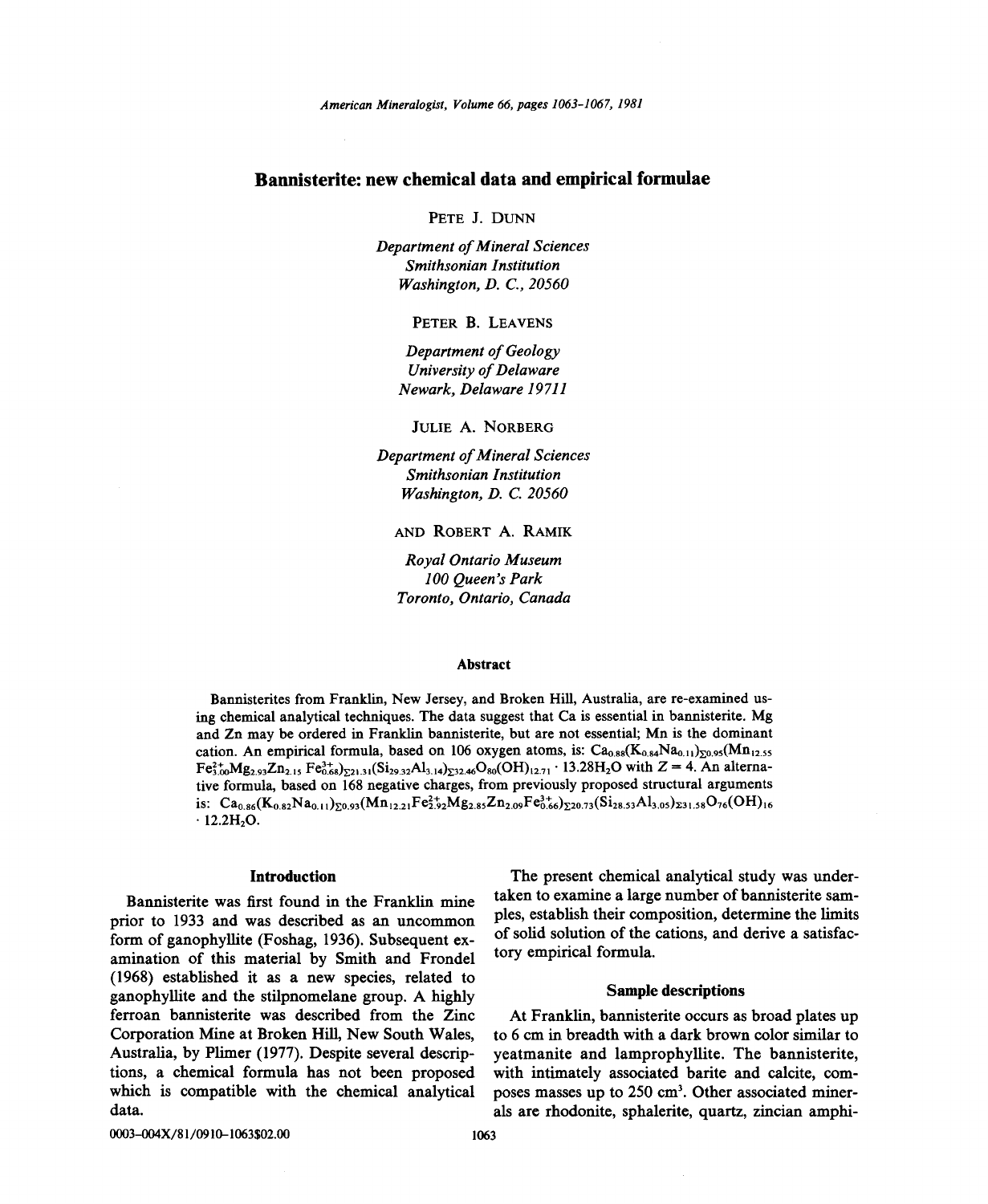bole, manganoan calcite, and several fine-grained manganese silicates which may be mixtures of bementite, caryopilite and some ill-defined manganese silicates. Plimer (1977) has noted the occurrence of rhodonite, quartz, sphalerite, fluorite, galena and apophyllite as minerals associated with the Australian bannisterite.

In addition to analyzing a large number of previously unstudied samples, we have re-examined several previously analyzed specimens. The first described bannisterite, designated by Foshag (1936) as #R6724, was found to have been subjected to a poor analysis, which is not repeated here. The holotype bannisterite, analyzed by Ito in Smith and Frondel (1968) has been reanalyzed and its composition confirmed. Two samples of the Broken Hill bannisterite, one obtained from Dr. Plimer, were reanalyzed. We confirm the composition reported by Plimer, but note below that the sample may have a higher water content than he reported. Two samples, used but not analyzed by Smith and Frondel (1968), have been analyzed (HU#91863 and 91862). Densities were redetermined for both Franklin and Broken Hill samples.

# Analytical procedures

All the samples were analyzed using an ARL-SEMQ electron microprobe with an operating voltage of 15 kV and a beam current of 0.15  $\mu$ A. The standards used were analyzed hornblende for Si, AI, Fe, Mg, and Ca; manganite for Mn; and synthetic ZnO for Zn. The data were corrected using standard Bence-Albee factors. We encountered the same difficulties with potassium microprobe determinations as were reported by Plimer  $(1977)$ . Accordingly, K<sub>2</sub>O and Na<sub>2</sub>O were determined by flame photometry. In the analyses for  $Fe<sup>2+</sup>$ , each sample was decomposed with  $HF$  and  $H_2SO_4$  in a reducing atmosphere and titrated with  $K_2Cr_2O_7$ . For Fe<sup>3+</sup>, each sample was dissolved with HF,  $HNO<sub>3</sub>$ , and  $H<sub>2</sub>SO<sub>4</sub>$ , reduced by passing through a silver column, and titrated with  $K_2Cr_2O_7$ . For samples 142982 and 142894,  $H<sub>2</sub>O<sup>-</sup>$  was determined in weighing bottles by drying at 110°C. The samples were then allowed to re-equilibrate at room temperature and analyzed for total  $H<sub>2</sub>O$  by the Penfield method.  $H_2O^+$  is the difference between the value for total  $H_2O$  and  $H_2O^-$ . Separate portions of samples C5096 and C6253 were used to determine  $H<sub>2</sub>O<sup>+</sup>$  and  $H<sub>2</sub>O<sup>-</sup>$ .

Because the  $H<sub>2</sub>O<sup>-</sup>$  determinations varied by as much as 0.64 weight percent, and because of the variance between the water determinations of Ito in

Smith and Frondel (1968) and Plimer (1977), we performed a DTA-TGA analysis for water. The DTA-TGA analysis of sample #R6724 indicates that this particular bannisterite contains 9.3 weight percent of  $H<sub>2</sub>O$ , of which 3.9 percent is given up under vacuum at  $20^{\circ}$ C. Plimer (1977) found infrared evidence for loosely bound H<sub>2</sub>O and/or (OH) and our data confirms his observation. The remainder of the  $H<sub>2</sub>O$  is lost between 20° and 935°C. Penfield determinations had assumed water driven off under 110°C is moisture and non-essential, but the available evidence indicates that bannisterite does contain very loosely held H<sub>2</sub>O.

# **Discussion**

Although the original analysis of bannisterite (Foshag, 1936) indicated many octahedral cations were present (Mn, Fe, Zn, Mg, Ca), the recent description of Broken Hill bannisterite by Plimer (1977) indicates that Zn and Mg are non-essential. The abundance of Zn and Mg at Franklin in general, and the associated sphalerite and amphibole, explain their presence in bannisterite. The other elements reported for bannisterite may be essential constituents.

Ions per unit cell (Table 1) were calculated for Franklin bannisterites (analyses 1-4) using the unit cell parameters of Smith and Frondel (1968) *(a =* 22.20,  $b = 16.32$ ,  $c = 24.70$ Å,  $\beta = 94^{\circ}20'$  and a newly determined density of 2.83 g/cm<sup>3</sup>. Ions per unit cell for Broken Hill bannisterites (analyses 16 and 17) were calculated using the unit cell parameters of Threadgold (1979)  $(a = 22.317, b = 16.397, c)$  $= 24.687$ Å,  $\beta = 94^{\circ}21'$  and a newly determined density of  $2.83$  g/cm<sup>3</sup>.

Examination of the data presented in Table 1 indicates that Franklin, New Jersey, bannisterites are remarkably consistent in chemical composition. This might argue for a localized occurrence within the Franklin mine, but the associations and textures of the available specimens are too varied to support such an argument. Analyses 14 and 15 are of slightly altered material and are deficient in calcium and manganese and enriched in magnesium, relative to other specimens. Aside from these two anomalous analyses, the others are quite similar.

Aluminum and calcium are present in bannisterite, except for the previously mentioned altered specimens, in nearly constant amounts. The rather consistent abundance of Ca, Al and  $(K$  and Na) suggests they are essential constituents. Their concentrations in terms of numbers of ions per unit cell approximate multiples of equipoints 4 and 8 as required by space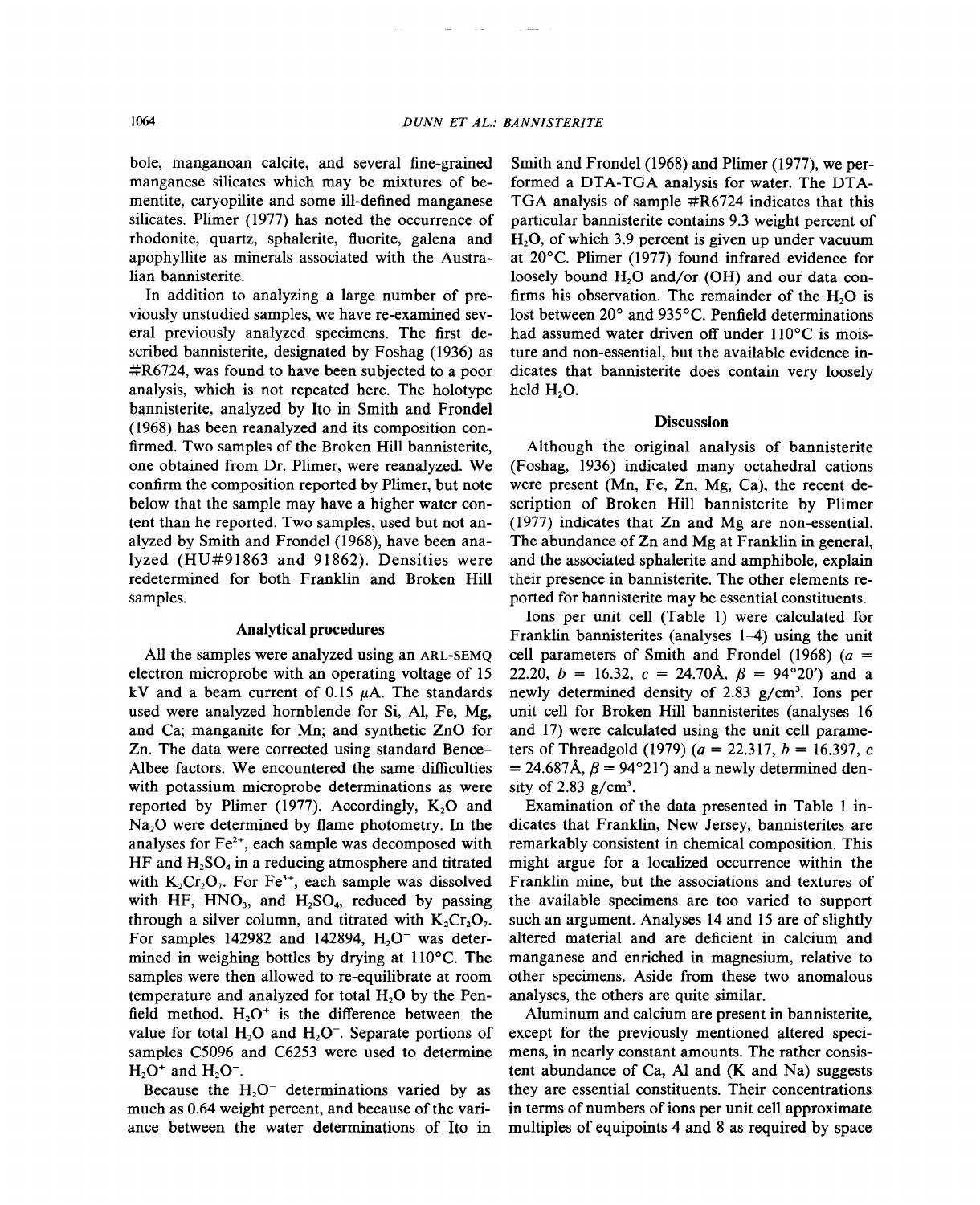| SAMPLE NUMBER           | Si0 <sub>2</sub> | $A1_20_3$ | Fe <sub>2</sub> O <sub>3</sub> | Fe0                                   | MgO        | CaO  | Mn0                            | ZnO        | $K_2$ 0     | $Na_{2}O$ $H_{2}O^{+}$ |                         | $H20$ <sup>-</sup> | $\Sigma H_2$ <sup>0</sup> | Total | LOCAL ITY           |
|-------------------------|------------------|-----------|--------------------------------|---------------------------------------|------------|------|--------------------------------|------------|-------------|------------------------|-------------------------|--------------------|---------------------------|-------|---------------------|
|                         |                  |           |                                |                                       |            |      |                                |            |             |                        |                         |                    |                           |       |                     |
| 1. NMNH C5096           | 46.2             | 3.8       | $0.79*$                        | $5.49*3.3$                            |            | 1.2  | 23.3                           | 4.5        |             | 1.04\$ 0.08\$          | $6.19 +$                | 2.73               | 8.92                      | 98.6  | Franklin, N.J.      |
| 2. NMNH C6253           | 46.6             | 3.9       | $0.77*$                        | $5.60*3.1$                            |            | 1.2  | 23.7                           | 4.4        |             | 1.10\$ 0.08\$          | $5.80 +$                | 3.37               | 9.17                      | 99.6  | Franklin, N.J.      |
| 3. NMNH R6724           | 46.3             | 4.2       | $1.44*$                        | $5.67*3.1$                            |            | 1.3  | 23.4 4.6                       |            |             | 1.04\$ 0.09\$          |                         |                    | $9.3 + +$                 | 100.4 | Franklin, N.J.      |
| 4. NMNH 145728/H 108571 | 46.20            | 4.74      |                                | $6.40$ 1.99                           |            | 1.52 | 23.02 4.67                     |            |             | 1.215 0.295            |                         |                    | 9.74                      | 99.78 | Franklin, N.J.++++  |
| 5. NMNH 145728/H 108571 | 47.0             | 3.8       |                                | $6.7***$ 3.3                          |            | 1.2  | $23.4$ 4.6                     |            |             |                        |                         |                    |                           |       | Franklin, N.J.      |
| 6. NMNH 102731          | 44.7             | 5.1       |                                | $5.5***$ 2.6                          |            | 1.4  | 26.7, 3.0                      |            |             |                        |                         |                    |                           |       | Franklin, N.J.      |
| 7. NMNH C5097           | 46.5             | 4.1       |                                | $5.7**3.0$                            |            | 1.3  | $24.9$ 4.4                     |            |             |                        |                         |                    |                           |       | Franklin, N.J.      |
| 8. NMNH 145729/H 91863  | 47.4             | 3.7       |                                | $6.6***3.2$                           |            | 1.2  | $22.9$ 4.7                     |            |             |                        |                         |                    |                           |       | Franklin, N.J.      |
| 9. NMNH 145730/H 91862  | 47.2             | 4.1       |                                | $6.9**3.2$                            |            | 1.4  | 23.8                           | 4.5        |             |                        |                         |                    |                           |       | Franklin, N.J.      |
| 10. Parker 410          | 46.3             | 3.7       |                                | $6.1**3.0$                            |            | 1.2  | $23.7$ 4.4                     |            |             |                        |                         |                    |                           |       | Franklin, N.J.      |
| 11. Hauck-E             | 44.7             | 5.1       |                                | $5.7**$ 2.5                           |            | 1.4  | 26.6                           | 3.0        |             |                        |                         |                    |                           |       | Franklin, N.J.      |
| 12. Hauck 342           | 46.8             | 4.0       |                                | $6.4***3.2$                           |            | 1.2  | 23.6 4.6                       |            |             |                        |                         |                    |                           |       | Franklin, N.J.      |
| 13. $SG$ # 1133         | 46.8             | 4.0       |                                | $6.6***3.2$                           |            | 1.3  | 23.74.6                        |            |             |                        |                         |                    |                           |       | Franklin, N.J.      |
| 14. SG # 1132           | 45.4             | 5.0       |                                | $7.0***7.3$                           |            | 0.2  | 17.2 5.0                       |            |             |                        |                         |                    |                           |       | Franklin, N.J.      |
| 15. BAUM-S              | 45.3             | 5.6       |                                | $6.8**$ 5.2                           |            | 0.6  | $21.6$ 4.4                     |            |             |                        |                         |                    |                           |       | Franklin, N.J.      |
| 16. NMNH 142892         | 45.8             | 4:0       |                                | $17.4**0.3$                           |            | 1.5  | $20.8$ 0.3                     |            |             | $0.65$ $0.25$ $6.25$   | 4.90+                   | 3.82 <sup>†</sup>  | 8.72                      | 99.7  | Broken Hill, N.S.W. |
| 17. NMNH 142984         | 45.2             | 4.1       |                                | $18.2**0.3$                           |            | 1.4  | $19.9$ 0.4                     |            |             |                        | 0.805 0.305 4.76+ 3.77+ |                    | 8.53                      | 99.1  | Broken Hill, N.S.W. |
| 18. Plimer (1977) †††   | 45.4             | 3.84      | 2.1                            | 16.5                                  |            |      | $0.47$ 1.55 19.9 0.0           |            | $0.92$ 0.51 |                        |                         |                    | 7.82                      | 99.0  | Broken Hill, N.S.W. |
|                         |                  |           |                                |                                       |            |      | Ions per unit cell II          |            |             |                        |                         |                    |                           |       |                     |
|                         | Si               | AI        | $Fe3+$                         | $Fe2+$                                | Mg         | Ca   | Mn                             | Zn         | К           | Na                     |                         |                    |                           |       |                     |
| NMNH C5096              | 116.95 11.34     |           | 1.50                           | 11.62 12.45 3.25                      |            |      | 49.95 8.41                     |            | 3.36        | 0.39                   |                         |                    |                           |       |                     |
| NMNH C6253              | 117.97 11.64     |           | 1.47                           | 11.85                                 | 11.70 3.25 |      |                                | 50.81 8.22 | 3.55        | 0.39                   |                         |                    |                           |       |                     |
| NMNH R6724              | 117.21 12.53     |           | 2.74                           | 12.00 11.70 3.52 50.17 8.60 3.36 0.44 |            |      |                                |            |             |                        |                         |                    |                           |       |                     |
| NMNH 145728/H 108571    | 116.95 14.14     |           |                                | 13.55                                 |            |      | 7.51 4.12 49.35 8.73           |            | 3.90        | 1.42                   |                         |                    |                           |       |                     |
| NMNH 142892             | 117.06 12.05     |           |                                | 37.18                                 |            |      | 1.14 4.10 45.02 0.57           |            | 2.12 1.24   |                        |                         |                    |                           |       |                     |
| NMNH 142984             | 115.53 12.35     |           |                                | 38.90                                 |            |      | 1.14 3.83 43.07 0.75 2.61 1.49 |            |             |                        |                         |                    |                           |       |                     |

Table 1. Chemical analyses of bannisterite

\*------Oxidation state of iron determined as described in tex

\*\*-----Determined as total iron and then calculated as FeO.

t------Determined by the Penfield method

++-----Determined by DIA-IGA.<br>+++----Determined by AAS and flame photometry; Mg, Zn and Al by microprobe. ‱ 5- Determined by flame photometry.<br>++++---Analysis by Jun Ito <u>in</u> Smith and Frondel (1968). ™ T- Calculated as d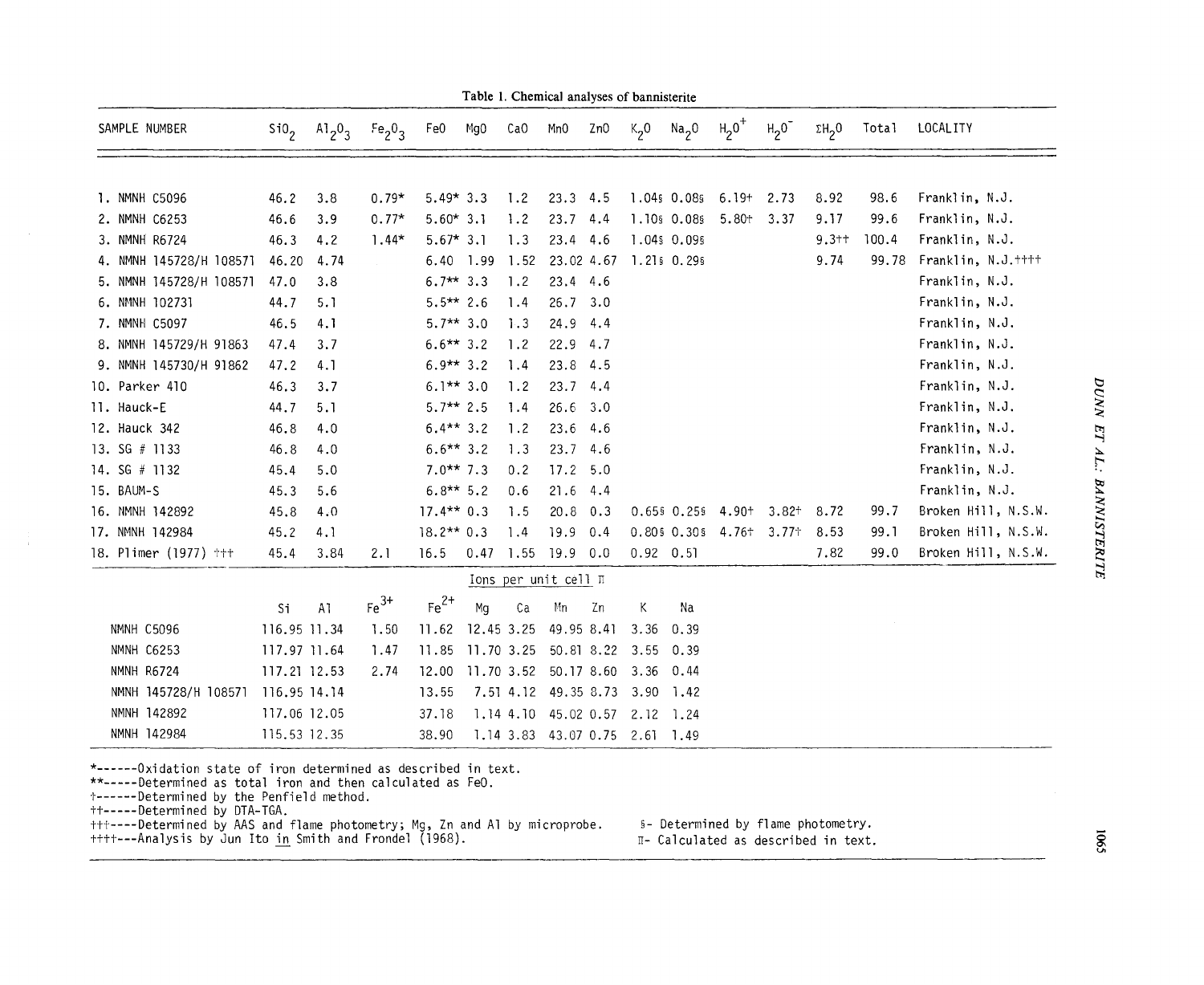group *A21 a* of Smith and Frondel (1968) and Threadgold (1979), and suggest that they might be ordered. Although Plimer (1977) has shown that Zn and Mg are not essential to bannisterite, and Threadgold (1979) has suggested, for Broken Hill material, that the octahedral cations are completely disordered, their concentrations in Franklin material in multiples of 4 or 8 atoms per unit cell does suggest that Zn and Mg, together with Fe, might have preferences for certain sites in bannisterite. The role of Fe<sup>3+</sup> is ambiguous. It is present in the four analyses in which it was sought and may substitute for aluminum or divalent cations, or may play some other role, as yet unclear. In all the bannisterites examined in this study, the dominant  $M^{2+}$  cation is Mn, but it is not known to exceed 50 of the reported 80 atoms per unit cell. Franklin bannisterite has an average  $M^{2+}$ cation content near  $Mn_{12}Zn_2Mg_3Fe^{2+}$  and that of Broken Hill bannisterite is approximately  $Mn_{11}Fe<sub>8</sub><sup>2+</sup>Mg<sub>1</sub>$ . The calculated densities for the compositions are 2.80 *g/cm3* (Franklin) and 2.84 *g/cm3* (Broken Hill), in good agreement with the value of *2.83 g/cm3* observed for specimens from both localities.

These data provide an adequate basis for the postulation of an empirical formula, assuming limited substitutions among Si/Al,  $Fe^{3+}/Al$ ,  $M^{2+}$ , K/Na and *OIOH* for charge balance. An empirical formula for analysis #3, calculated on the basis of 106 oxygen atoms, yields:

 $Ca_{0.88}(K_{0.84}Na_{0.11})_{50.95}(Mn_{12.55}Fe_{3.00}^{2+}Mg_{2.93}Zn_{2.15}Fe_{0.68}^{3+})_{521.31}$ 

 $(Si_{29.32}Al_{3.14})_{532.46}O_{80}(OH)_{12.71}$  . 13.28H<sub>2</sub>O with  $Z = 4$ .

An unambiguous chemical formula for bannisterite must await the publication of the full details of its crystal structure. In an abstract, Threadgold (1979) states that:

"Bannisterite is essentially a 2-layer, 2: I trioctahedral layer silicate. . . A quarter of the tetrahedra are inverted so that they are directed away from the octahedral sheet and share their apical oxygens with cations of similarly inverted tetrahedra from adjacent layers. . . Aluminum is concentrated into three of the four inverted tetrahedra . . ."

He states that the formula for partly dehydrated ferroan bannisterite from Broken Hill, Australia, calcualted from microprobe analysis and derived from single-crystal intensity data, is close to:

$$
\begin{aligned}[t] &8[K_{0.5}Ca_{0.5}(H_2O)_2(Fe_{5.1}Mn_{4.8}Mn_{0.1})_{\Sigma^{10.0}}\\ & (OH)_8(Si_{14.4}Al_{1.6})_{\Sigma^{16.0}}O_{38}.] \end{aligned}
$$

If we assume that the formula of Threadgold (1979) is largely correct, we derive a formula for analysis #3, on the basis of 168 negative charges, and with Al totally in tetrahedral coordination, of:  $Ca_{0.86}(K_{0.82}Na_{0.11})_{\Sigma 0.93}(Mn_{12.21}Fe_{2.92}^{2+}Mg_{2.85}Zn_{2.09}$  $Fe^{3+}_{0.66}$ <sub>220.73</sub>(Si<sub>28.53</sub>Al<sub>3.05</sub>)<sub>231.58</sub>O<sub>76</sub>(OH)<sub>16</sub>. 12.2H<sub>2</sub>O.

In addition to the greater number of water molecules in the fully hydrated material, there are other differences between our empirical formula and the one derived from the model of Threadgold (1979). An interesting feature of the numerous analyses presented herein is the near constancy of proportion of aluminum, at about 3 atoms per formula unit. Threadgold's  $(1979)$  model requires that  $\frac{1}{4}$  of the tetrahedra be inverted and that Al be concentrated in % of these, which should be 6 sites in the formula we present, or 24 in the unit cell. The lower concentration of Al which we have found remains somewhat enigmatic. We have tentatively grouped  $Fe<sup>3+</sup>$  with the octahedral cations and note that they sum to nearly 21 per formula unit instead of the 20 previously proposed. However, there is a possibility of Fe3+*ISi* substitution on a small scale, as is known in cronstedtite. If the small amount of  $Fe<sup>3+</sup>$  in bannisterite is in tetrahedral coordination, the formula would have approximately 20  $M^{2+}$  cations and approximately 32 tetrahedral cations, thereby conforming quite closely to the model of Threadgold.

The contradiction between the amounts of Al predicted structually and those determined analytically, together with the ambiguity concerning the role of Fe3+, and the possibility of *H30/K* substitutions, indicates that the fine details of the bannisterite structure remain unresolved.

# Acknowledgments

The authors express their gratitude to Dr. I. R. Plimer for providing bannisterite from Broken Hill and to Dr. Carl Francis of Harvard University for providing type material from Franklin. Numerous collectors, among them John Baum, Ewald Gerstmann, Elna and Richard Hauck, and Fred Parker, provided specimens from their private mineral collections, for which we are most grateful. This paper benefited from critical readings by Drs. Joseph Mandarino, Donald Peacor and Ian Plimer, to whom we express our gratitude. This project was supported, in part, by a grant from Mrs. E. Hadley Stuart, Jr.

#### References

- Foshag, W. F. (1936) Ganophyllite and zincian amphibole from Franklin Furnace, New Jersey. American Mineralogist, 21, 63- 67.
- Smith, M. L. and Frondel, C. (1968) The related minerals gano-